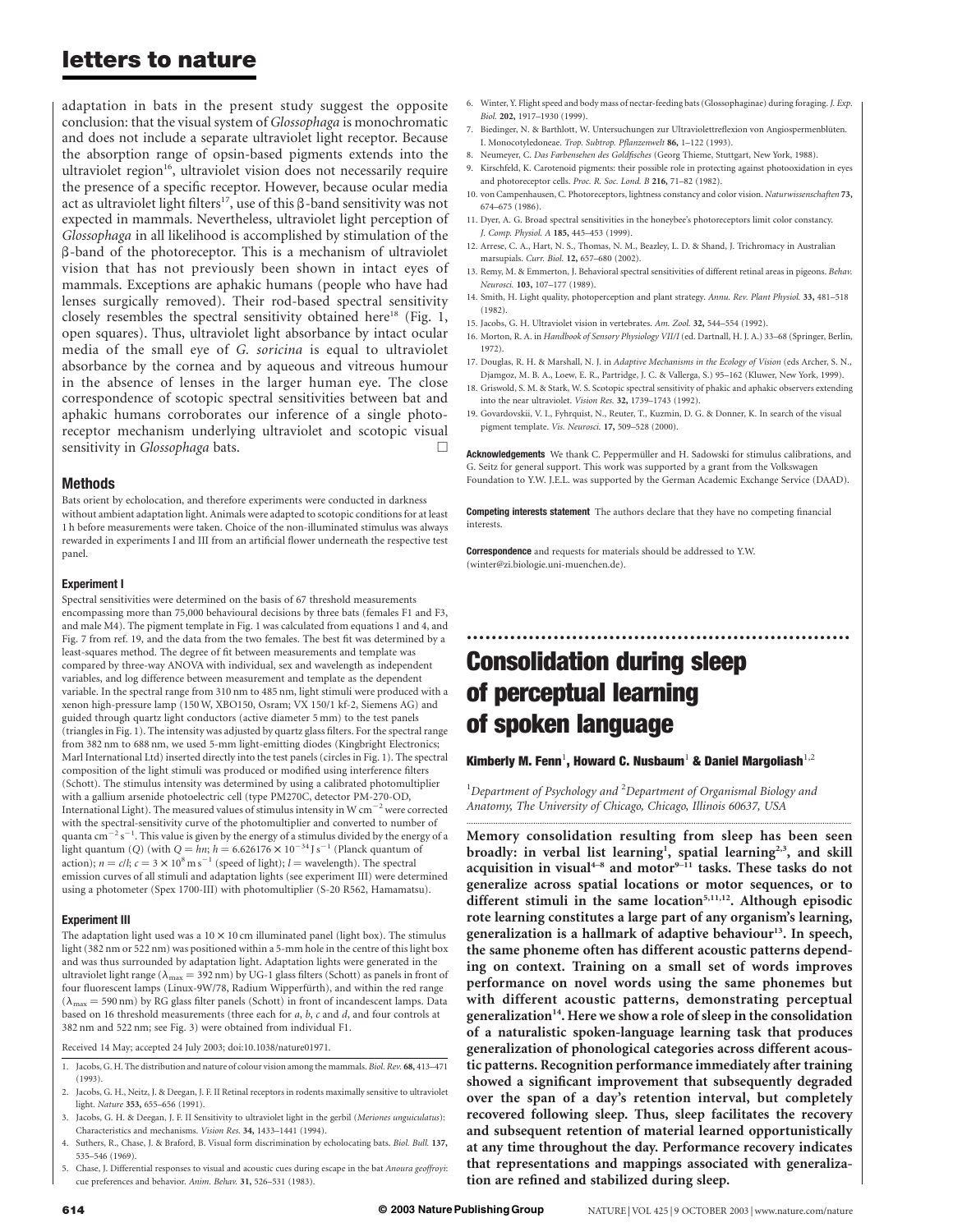In perceptual learning of synthetic speech, listeners are presented with speech produced by a computer-controlled text-to-speech synthesizer. Synthetic speech is difficult to understand and naive listeners make a greater number of perceptual errors than they do in recognizing natural speech, but show significant learning, improving by an average of 45 percentage points after eight 1-h daily training sessions. Once acquired, performance improvement lasts for at least six months<sup>14</sup>. This magnitude of learning is all the more remarkable in that listeners never hear the same word twice all learning is generalization $14,15$ . This paradigm allowed us to investigate the role of sleep in a naturalistic learning task that produces generalization. Two groups were given a pretest, trained, and then retested after a 12-h retention period. For one group, pretest and training started at 9 a.m., and the post-test was given after 12 h of waking, at 9 p.m.; for the second group, pretest and training were at 9 p.m., and the post-test was given at 9 a.m. the following morning, after 12 h that included sleep. A third, control group received pretest, training and post-test within a single session with no retention interval.

Training had a strong, reliable and immediate effect on the perception of synthetic speech. Control-group identification accuracy ( $n = 24$  participants) increased by an average of  $21.4 \pm 1.6$ (mean  $\pm$  s.e.m.) percentage points from pretest (32.9  $\pm$  1.9) to post-test (54.3  $\pm$  2.5). The improved performance represents generalization, because the pretest, post-test and training words were all different. By comparison, after a 12-h waking period, performance accuracy improved by only  $10.1 \pm 2.0$  percentage points between pretest (37.2  $\pm$  2.4) and post-test (47.3  $\pm$  3.3)  $(n = 12)$ , a significant reduction compared with the full control group (Fisher's  $P < 0.01$ ) and by comparison with the matched morning control subgroup ( $t_{22} = 2.6$ ,  $P < 0.02$ ), showing that the two groups, trained at the same time, differ significantly after a 12-h waking retention period. After a regular sleep period, however, performance improved by an average of 18.7  $\pm$  1.6 points (n = 12). Learning displayed by the 12-h sleep group did not differ from that of the control group ( $P = 0.28$ ), but both groups performed significantly better than the 12-h waking retention group (Fisher's  $P < 0.01$  for both) (Fig. 1). We also confirmed these results within a single group ( $n = 12$ ), given a pretest and training in the morning, a post-test after a 12-h waking period, and a second post-test after a

12-h sleep period. Performance improved by 10.5  $\pm$  2.6 percentage points from morning pretest  $(28.3 \pm 1.9)$  to evening post-test (38.9  $\pm$  3.2), and significantly more (19.1  $\pm$  2.0 percentage points,  $P < 0.01$ ) from pretest to the following morning's post-test  $(47.6 \pm 2.4).$ 

The performance difference after 12 h awake and 12 h including regular sleep might be due to diurnal effects on testing or training. However, a comparison of morning pretest performance  $(32.8 \pm 1.3)$  with evening pretest performance  $(32.7 \pm 1.7)$  for all groups revealed no reliable diurnal difference ( $F_{1,82} = 0.005$ ,  $P = 0.94$ ). Furthermore, half of the control group was tested and trained in the morning, and the other half in the evening. The evening group ( $n = 12$ ) improved by an average of 24.3  $\pm$  1.5 points, whereas the morning group improved by an average of 18.5  $\pm$  2.6 points, a marginally significant effect (P = 0.06). Indeed, young adults are at the acrophase of their circadian cycle in the evening, and perform better at short-term memory and other cognitive tasks than in the morning<sup>16</sup>, a circadian effect both opposite in direction and much smaller in magnitude than the performance deficit we observed. Thus, simple circadian effects on pre- or post-test performance cannot explain the current findings.

Learning (in contrast to test performance) may also exhibit circadian effects. To examine this possibility, two further groups were tested, receiving pretest and training either in the morning  $(n = 12)$  or in the evening  $(n = 12)$ . The post-test was given after a 24-h retention period, controlling for circadian effects on test performance. If sleep stabilizes learning associated only with the performance level achieved immediately before sleep, performance for the 24-h retention groups should be predicted by performance levels at the time of sleep (high for the evening-trained and low for the morning-trained groups). Instead, participants showed learning of 18.4  $\pm$  2.1 and 18.9  $\pm$  1.6 percentage points for morning and evening testing, respectively. These groups did not differ significantly from each other ( $P = 0.86$ ) or from the 12-h sleep group  $(P = 0.93$  for both), but both differed significantly from the 12-h awake group ( $P < 0.01$  for both comparisons). Clearly, performance levels were independent of when the training took place during the first day. Moreover, sleep stabilized learning so that subsequent waking did not adversely affect retention of learning by the following evening.



Figure 1 Sleep effect on retention of learning for word identification. Pairs of bars indicate pretest (light grey) and post-test (black) scores for each condition  $(\pm s.e.m.)$ . Starting with the leftmost pair of bars: 9 a.m. control group, 9 p.m. control group, 12-h waking group,

12-h sleep-phase group, 24-h group with 9 a.m. sessions, 24-h group with 9 p.m. sessions, 24-h group with 9 p.m. and 9 a.m. post-tests (dark grey bar is post-test 2 at  $9a \text{ m}$